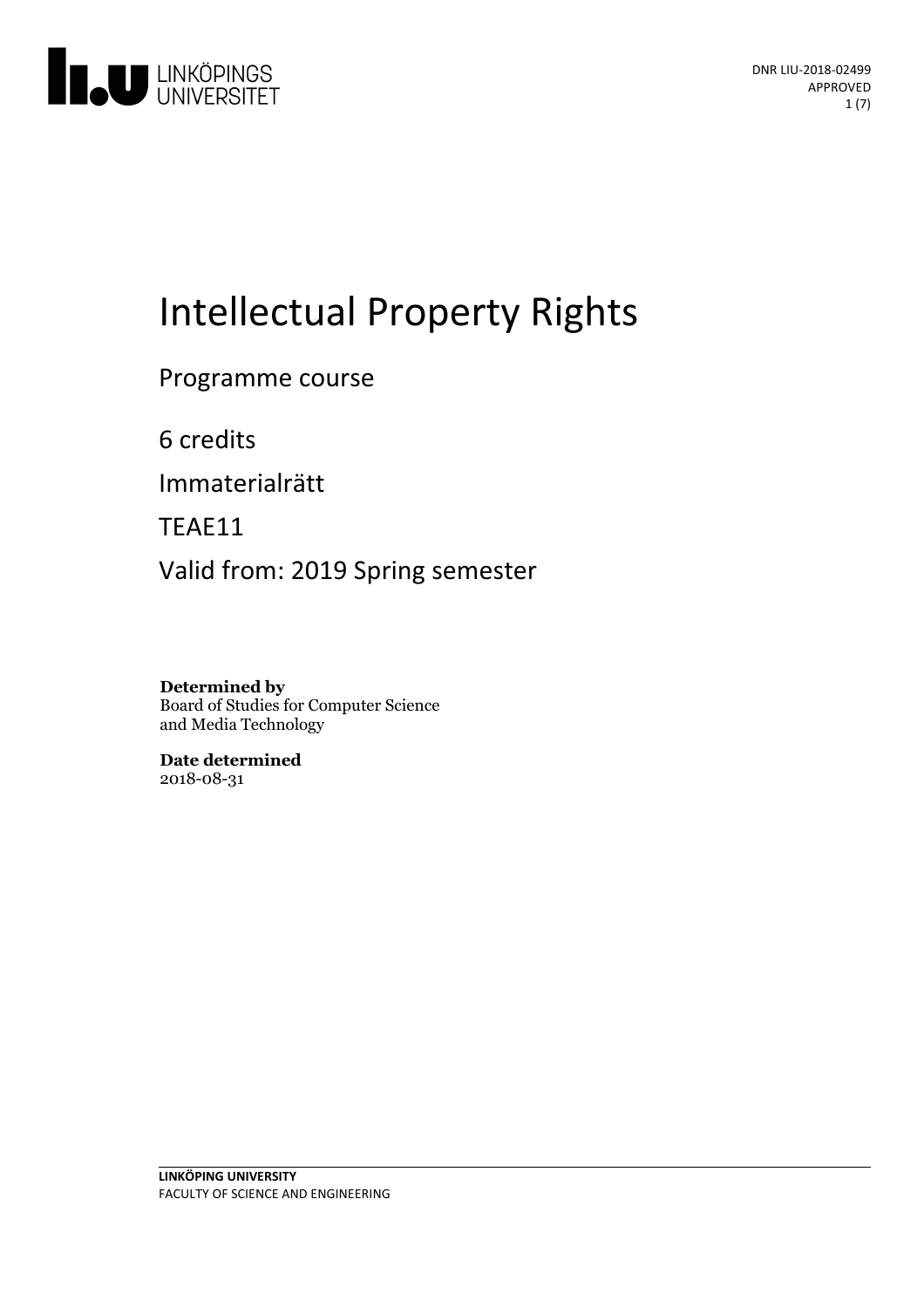# Main field of study

No Main Field of Study

Course level

First cycle

## Advancement level

 $G_1X$ 

# Course offered for

- Bachelor's Programme in Graphic Design and Communication
- Air Transportation and Logistics, Bachelor's Programme
- Civic Logistics, Bachelor's Programme
- Communications, Transport and Infrastructure, M Sc in Engineering
- Media Technology and Engineering, M Sc in Engineering
- Electronics Design Engineering, M Sc in Engineering
- Bachelor's Programme in Air Transportation and Logistics

# Intended learning outcomes

The course aims for the student to gain good knowlegde of intellectual property rights and market law. The student should retain knowledge of what is required for legally protected rights to be attained/be at hand as well as gain an understanding of the role that the rules of intellectual property law hold in a market economy. The student should also gain a good ability to identify, analyze and solve practically oriented questions within the given areas of law. After the course is completed the student should

- show an overall knowlegde of intellectual property law and market law as well as competition law on both the national and EU level, as well as how the rules interact and effect the relationship between the separate market
- $\bullet$  show an overall skill in interpreting law, legal analysis, case-law analysis and the the application of law regarding the above mentioned fields,<br>• identify, analyze and solve practically oriented legal problems within the
- given fields of law,<br>• reflect upon the conclusions regarding results from the interpretation of
- law, case-law analysis as well as the application of law, as well as reflect upon the interaction between the mentioned rules.

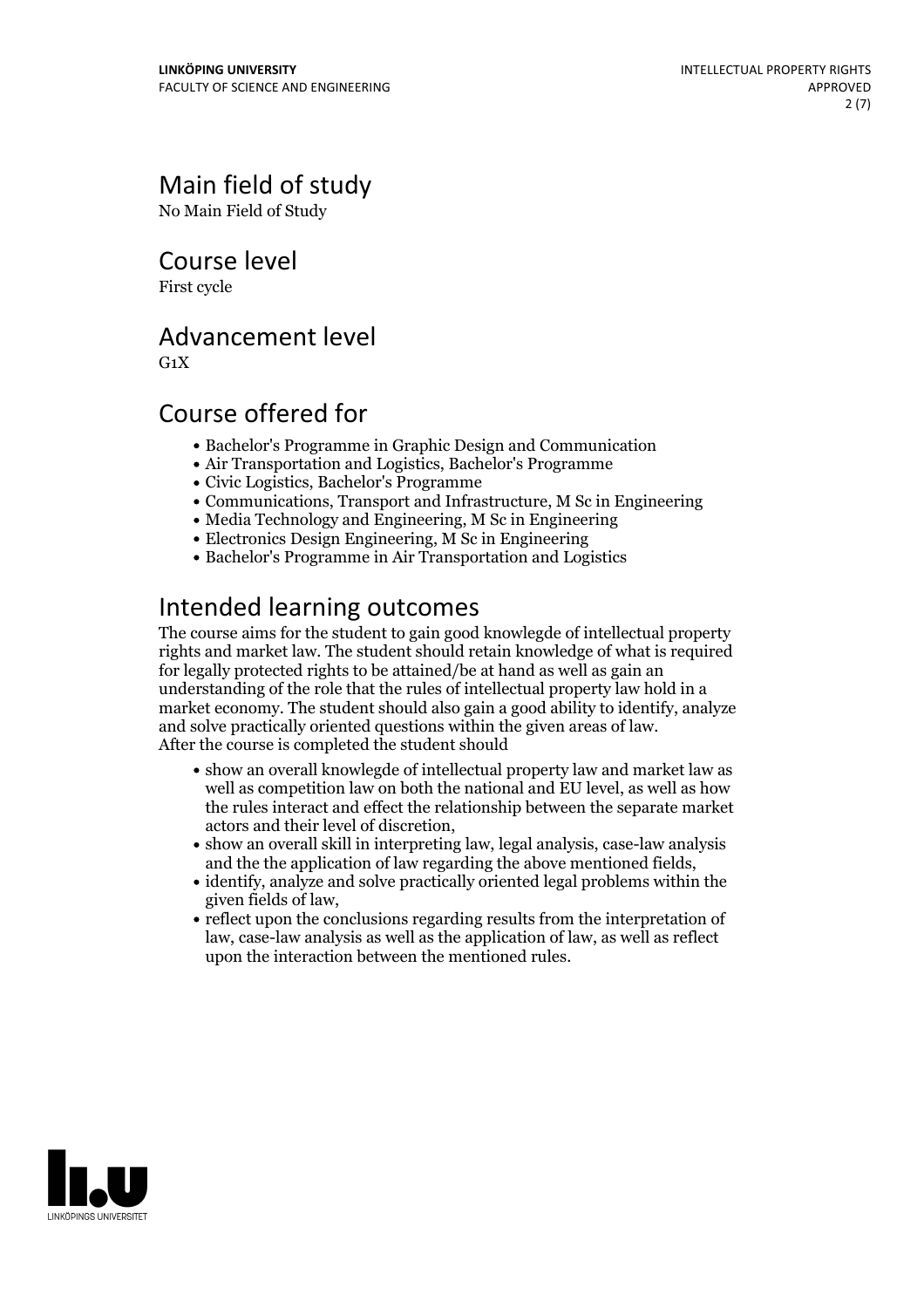# Course content

The focal point of the course will be on intellectual property law, but also on the rules of market law that involve hindering undue competition aswell as

competition law ingeneral. Intellectual property rights include among others, copyright, trademark, design, and patent protection. Intellectual property law is international to its nature requiring the study of EU-law as well as some international rules. Furthermore an overview will be made ofthe problems surrounding international disputes as well as issues regarding jurisdiction.

# Teaching and working methods

The teaching will be held in the form of lectures and excercises.

# Examination

TEN<sub>1</sub> Written examination 6 credits U, 3, 4, 5

Grades Four-grade scale, LiU, U, 3, 4, 5

# Department

Institutionen för ekonomisk och industriell utveckling

# Director of Studies or equivalent

Christina Nordin

## Education components

Preliminary scheduled hours: 0 h Recommended self-study hours: 160 h

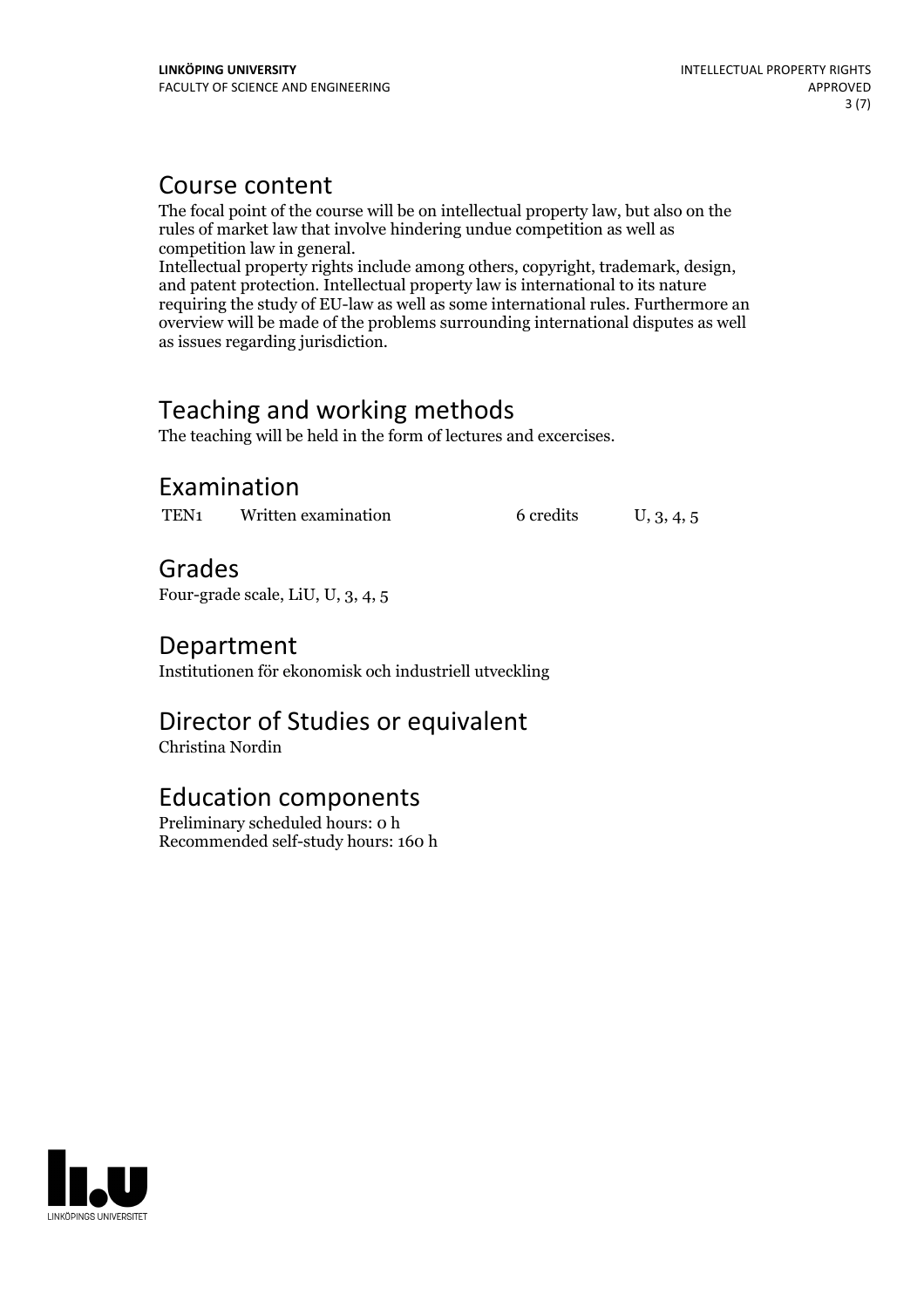# **Common rules**

#### **Course syllabus**

A syllabus has been established for each course. The syllabus specifies the aim and contents of the course, and the prior knowledge that a student must have in order to be able to benefit from the course.

#### **Timetabling**

Courses are timetabled after a decision has been made for this course concerning its assignment to a timetable module. A central timetable is not drawn up for courses with fewer than five participants. Most project courses do not have a central timetable.

#### **Interrupting a course**

The vice-chancellor's decision concerning regulations for registration, deregistration and reporting results (Dnr LiU-2015-01241) states that interruptions in study are to be recorded in Ladok. Thus, all students who do not participate in a course for which they have registered must record the interruption, such that the registration on the course can be removed. Deregistration from <sup>a</sup> course is carried outusing <sup>a</sup> web-based form: www.lith.liu.se/for-studenter/kurskomplettering?l=sv.

#### **Cancelled courses**

Courses with few participants (fewer than 10) may be cancelled or organised in a manner that differs from that stated in the course syllabus. The board of studies is to deliberate and decide whether a course is to be cancelled orchanged from the course syllabus.

#### **Regulations relatingto examinations and examiners**

Details are given in a decision in the university's rule book: http://styrdokument.liu.se/Regelsamling/VisaBeslut/622678.

#### **Forms of examination**

#### **Examination**

Written and oral examinations are held at least three times a year: once immediately after the end of the course, once in August, and once (usually) in one of the re-examination periods. Examinations held at other times are to follow a decision of the board of studies.

Principles for examination scheduling for courses that follow the study periods:

courses given in VT1 are examined for the first time in March, with re-

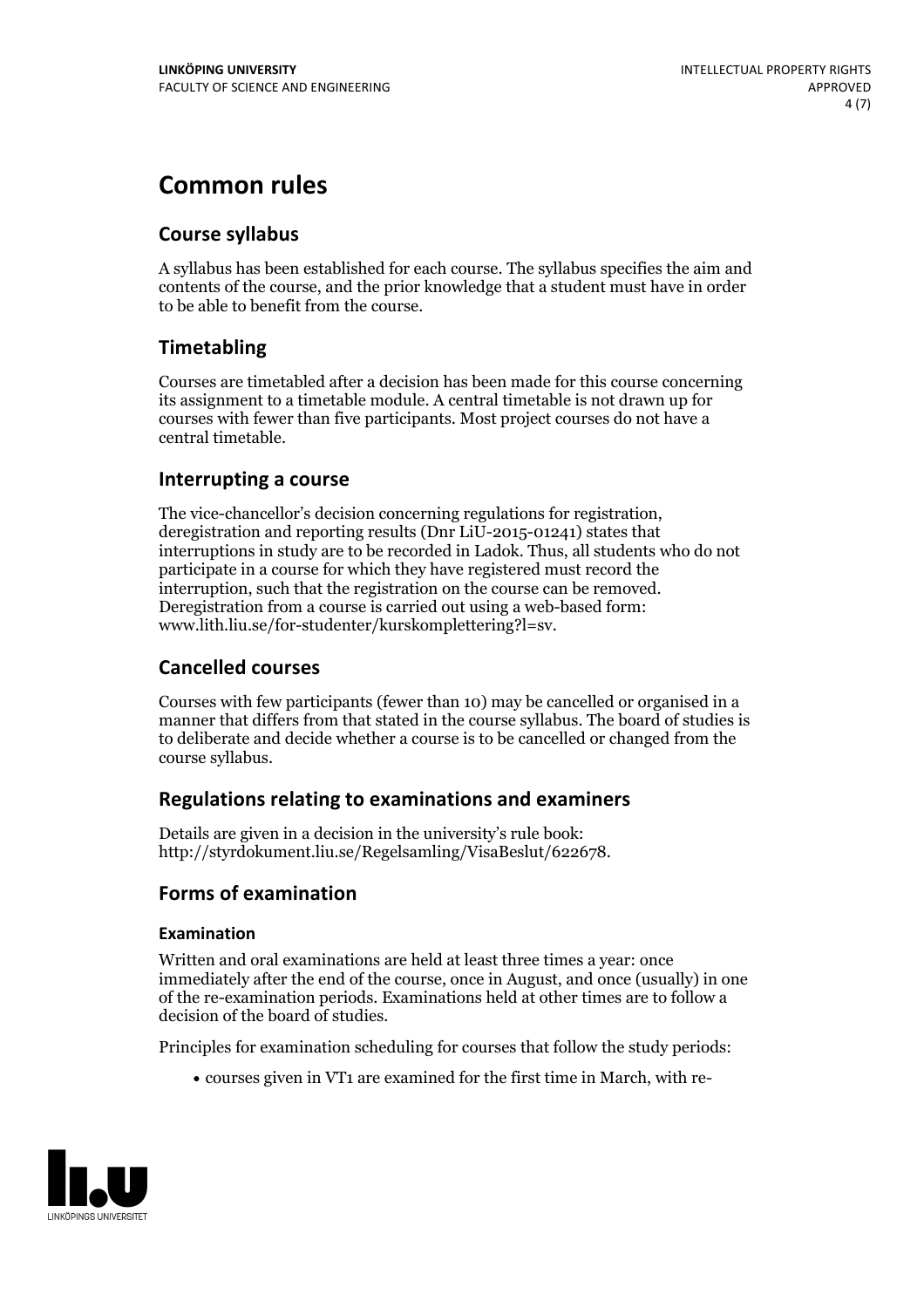examination in June and August

- courses given in VT2 are examined for the first time in May, with re-examination in August and October
- courses given in HT1 are examined for the first time in October, with re-examination in January and August
- courses given in HT2 are examined for the first time in January, with re-examination at Easter and in August.

The examination schedule is based on the structure of timetable modules, but there may be deviations from this, mainly in the case of courses that are studied and examined for several programmes and in lower grades (i.e. 1 and 2).

- Examinations for courses that the board of studies has decided are to be held in alternate years are held only three times during the year in which
- the course is given.<br>• Examinations for courses that are cancelled or rescheduled such that they are not given in one or several years are held three times during the year that immediately follows the course, with examination scheduling that corresponds to the scheduling that was in force before the course was cancelled or rescheduled.<br>• If teaching is no longer given for a course, three examination occurrences
- are held during the immediately subsequent year, while examinations are at the same time held for any replacement course that is given, or alternatively in association with other re-examination opportunities. Furthermore, an examination is held on one further occasion during the next subsequent year, unless the board of studies determines otherwise.<br>• If a course is given during several periods of the year (for programmes, or
- on different occasions for different programmes) the board orboards of studies determine together the scheduling and frequency of re-examination occasions.

#### **Registration for examination**

In order to take an examination, a student must register in advance at the Student Portal during the registration period, which opens 30 days before the date of the examination and closes 10 days before it. Candidates are informed of the location of the examination by email, four days in advance. Students who have not registered for an examination run the risk of being refused admittance to the examination, if space is not available.

Symbols used in the examination registration system:

- \*\* denotes that the examination is being given for the penultimate time.
- \* denotes that the examination is being given for the last time.

#### **Code of conduct for students during examinations**

Details are given in a decision in the university's rule book: http://styrdokument.liu.se/Regelsamling/VisaBeslut/622682.

#### **Retakes for higher grade**

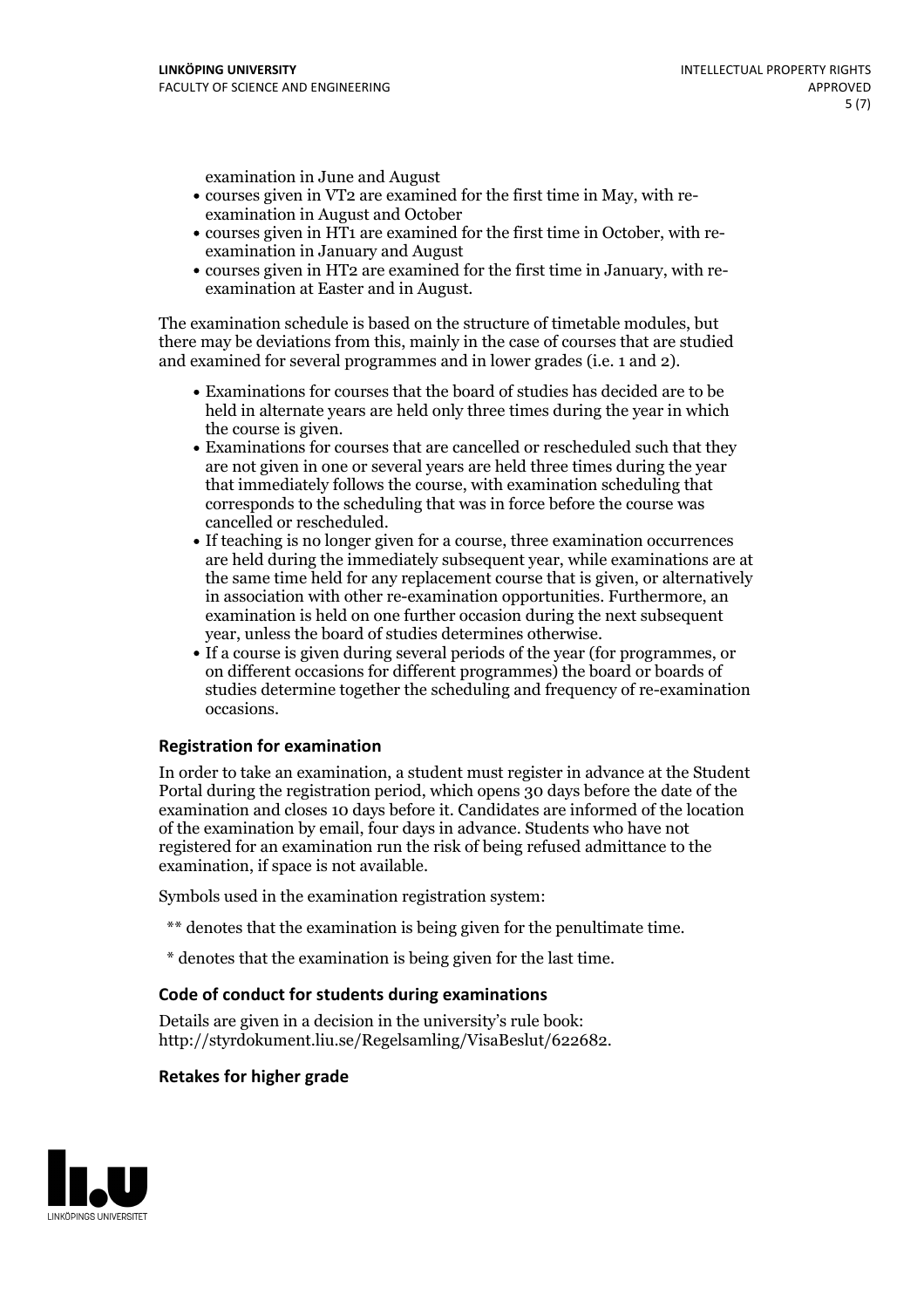Students at the Institute of Technology at LiU have the right to retake written examinations and computer-based examinations in an attempt to achieve a higher grade. This is valid for all examination components with code "TEN" and "DAT". The same right may not be exercised for other examination components, unless otherwise specified in the course syllabus.

#### **Retakes of other forms of examination**

Regulations concerning retakes of other forms of examination than written examinations and computer-based examinations are given in the LiU regulations for examinations and examiners, http://styrdokument.liu.se/Regelsamling/VisaBeslut/622678.

#### **Plagiarism**

For examinations that involve the writing of reports, in cases in which it can be assumed that the student has had access to other sources (such as during project work, writing essays, etc.), the material submitted must be prepared in accordance with principles for acceptable practice when referring to sources (references or quotations for which the source is specified) when the text, images, ideas, data, etc. of other people are used. It is also to be made clear whether the author has reused his or her own text, images, ideas, data, etc. from previous examinations.

A failure to specify such sources may be regarded as attempted deception during examination.

#### **Attempts to cheat**

In the event of <sup>a</sup> suspected attempt by <sup>a</sup> student to cheat during an examination, or when study performance is to be assessed as specified in Chapter <sup>10</sup> of the Higher Education Ordinance, the examiner is to report this to the disciplinary board of the university. Possible consequences for the student are suspension from study and a formal warning. More information is available at https://www.student.liu.se/studenttjanster/lagar-regler-rattigheter?l=sv.

#### **Grades**

The grades that are preferably to be used are Fail (U), Pass (3), Pass not without distinction  $(4)$  and Pass with distinction  $(5)$ . Courses under the auspices of the faculty board of the Faculty of Science and Engineering (Institute of Technology) are to be given special attention in this regard.

- 1. Grades U, 3, 4, 5 are to be awarded for courses that have written
- examinations. 2. Grades Fail (U) and Pass (G) may be awarded for courses with <sup>a</sup> large degree of practical components such as laboratory work, project work and group work.

#### **Examination components**

- 
- 1. Grades U, 3, 4, <sup>5</sup> are to be awarded for written examinations (TEN). 2. Grades Fail (U) and Pass (G) are to be used for undergraduate projects and other independent work.